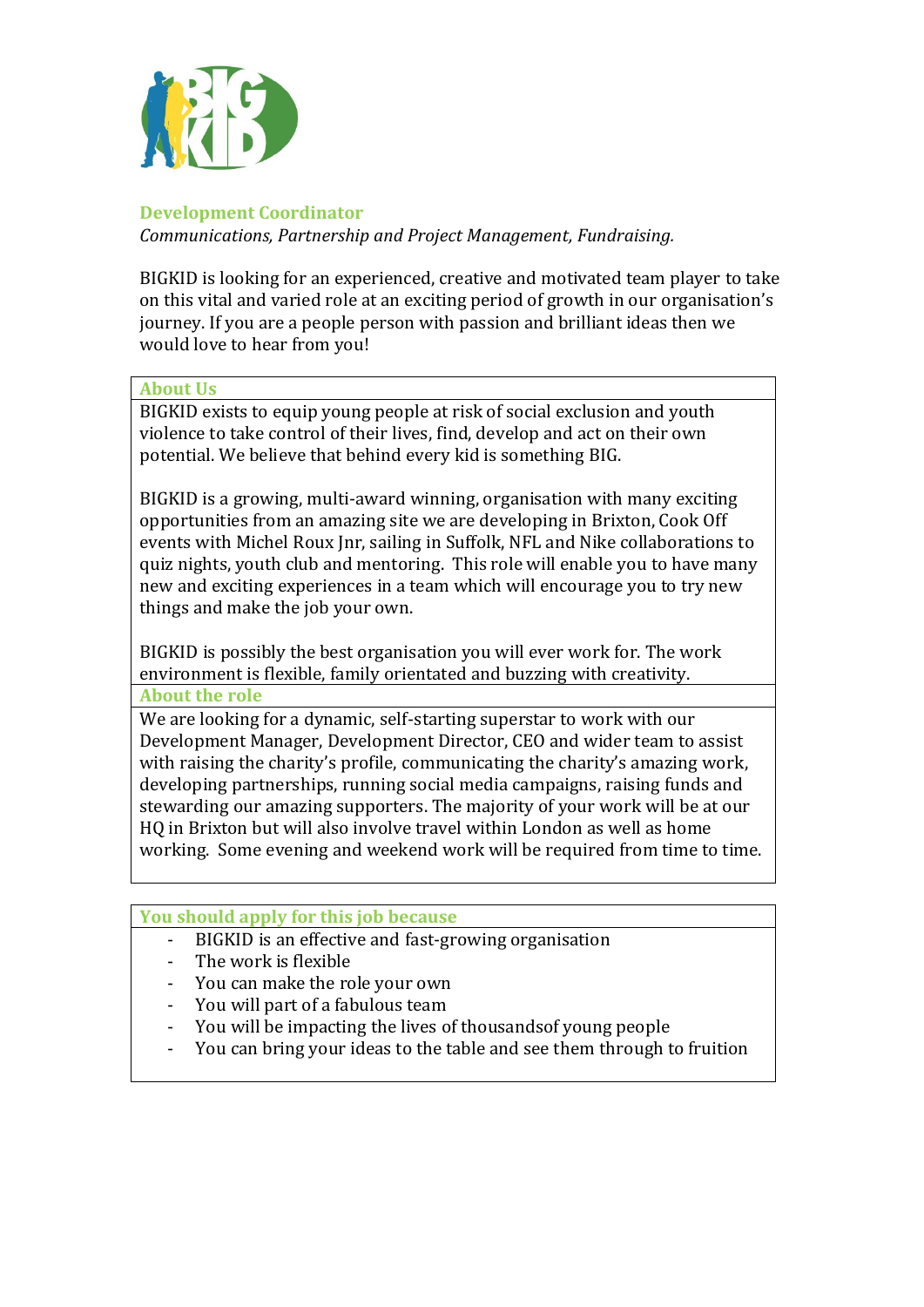

#### **Application Process**

| Stage         |                                                                                                                                                    | Dates                               |
|---------------|----------------------------------------------------------------------------------------------------------------------------------------------------|-------------------------------------|
| 1             | Send a completed application form, examples<br>of campaigns you have worked on and current<br>CV to helen@bigkidfoundation.org                     | Deadline: 8 <sup>th</sup> June 2022 |
| $\mathcal{P}$ | Interview at BIGKID office<br>Writing test e.g. letter to donor, case<br>study, newsletter story<br>Values assessment<br>Approx 1.5 hours in total | 13 <sup>th</sup> June 2022          |
| 3             | A short interview with our young people at the<br>BIGKID youth club. Approx 30mins                                                                 | 15 <sup>th</sup> June 2022          |
| 4             | A final interview with our CEO, Director and<br>trustee.                                                                                           | 23/24 <sup>th</sup> June 2022       |
| 5             | Notify successful applicants                                                                                                                       | 30 <sup>th</sup> June 2022          |
| 6             | Start date                                                                                                                                         | 9 <sup>th</sup> September 2022      |

#### **Your main tasks will be:**

- Managing communications e.g. press releases, quarterly newsletter, impact report, website development, linking with social media team and developing a strategy with the team for how we communicate on the platforms.
- Public relations raising and protecting the charity's profile.
- Assisting with managing key partners such as donors, corporate sponsors, local authorities, community groups and individuals.
- Project managing community fundraisers and small funded projects e.g. gardening project.
- Assisting with fundraising events, social enterprises and community development

#### **Salary + Benefits:**

- £28,000 30,000 pro rata depending on experience
- Ideally full-time but will consider part-time
- Travel expenses covered within a defined radius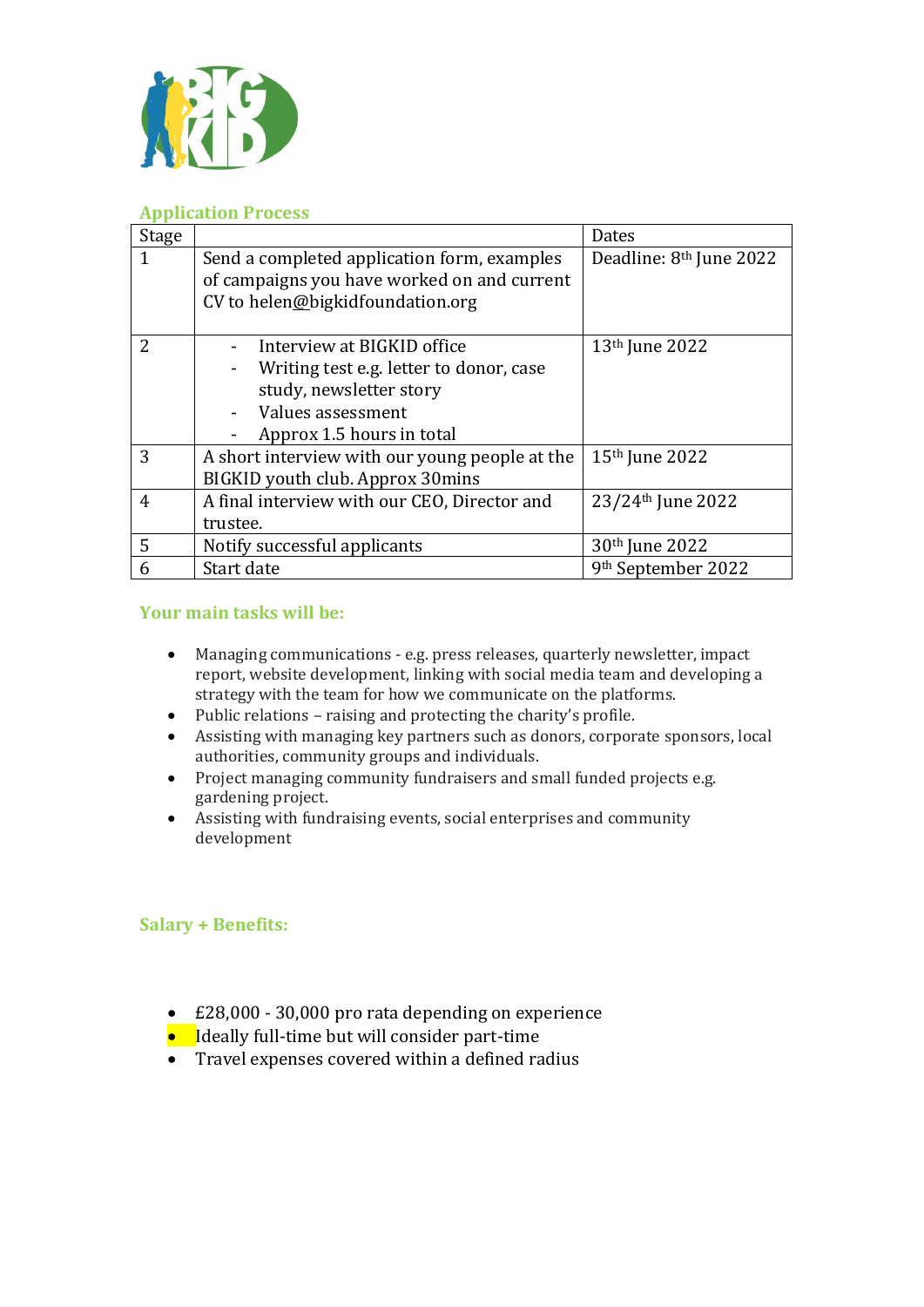

## **Essentials:**

- Excellent interpersonal skills, with significant experience of building, managing and sustaining relationships with key stakeholders.
- Self motivated with ability to be a flexible and cooperative member of the team.
- Ability to use initiative and think creatively
- Good organisational skills with an ability to prioritise work, meet deadlines and work effectively under pressure
- Excellent verbal and written communication skills including impeccable spelling, grammar and proof reading.
- Ability to deal in a helpful, friendly and professional way with people from all social and professional backgrounds
- Experience with working with press, how to write a press release and communicate it out.
- Brilliant storytelling abilities
- Excellent research skills and an ability to develop budgets
- Good personal skills and the ability to develop and sustain relationships with a variety of stakeholders.
- Accurate data entry and record keeping
- Working knowledge of Microsoft Office, particularly Word and Excel.
- Strong administration skills
- Professional, thorough and determined personality
- Meticulous attention to detail and thorough approach
- Innovative, able to identify and act upon new opportunities
- Self-motivated
- Passionate
- Flexibility and willingness to work some unsociable hours

#### **Desirable:**

- Experience of generating income from charitable trusts and donors.
- A successful track record of generating income against targets.
- Experience of organising and executing a successful fundraising/community event
- Ability to manage volunteers
- An understanding of charity law, UK philanthropy and the sector, particularly relating to youth work;
- An understanding of government policy and priorities relating to the sector.

# **Preferable:**